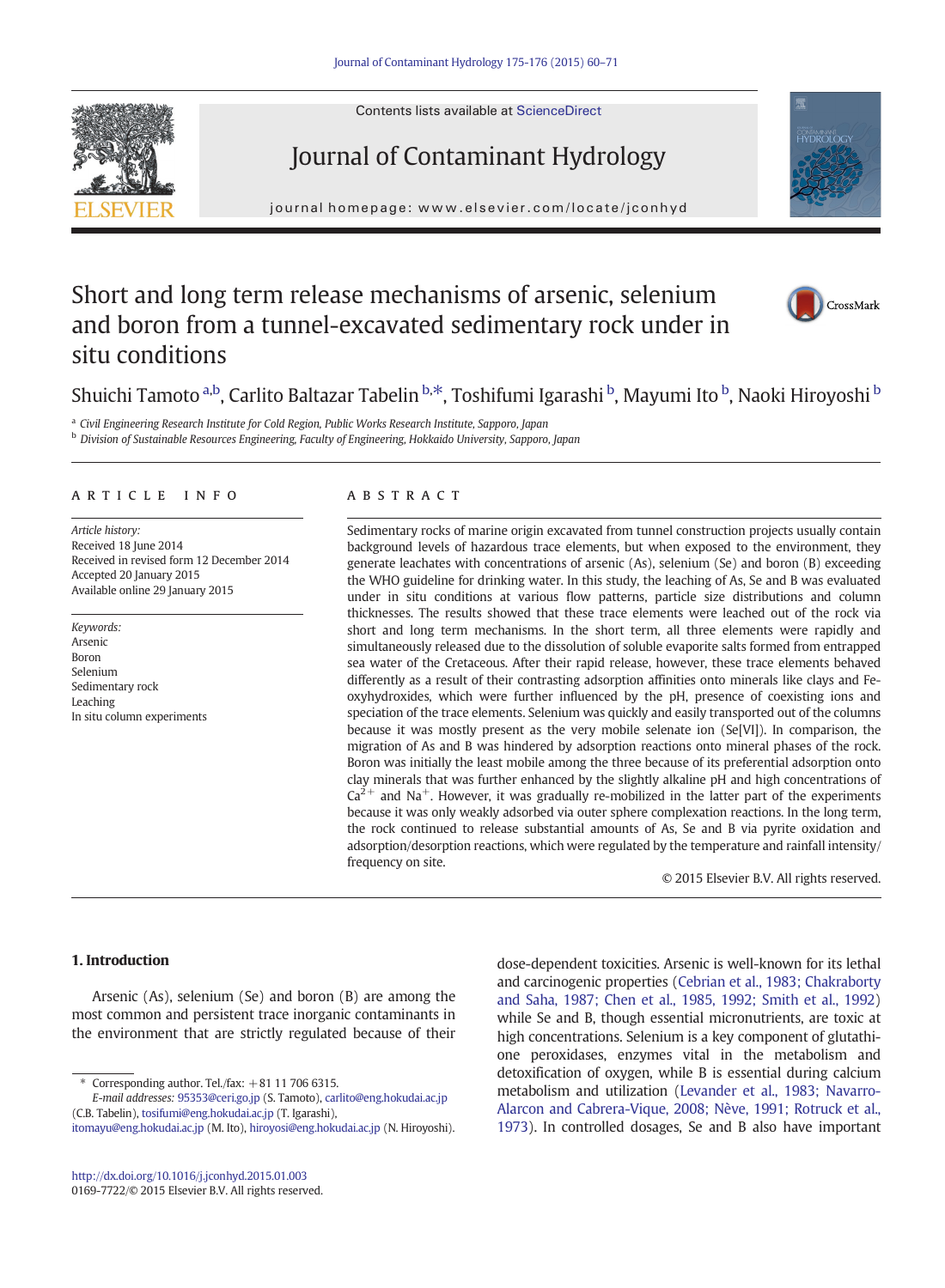medicinal uses. Selenium is used to reduce heavy metals and xenobiotic toxicity [\(Ganther, 1980\)](#page-10-0), prevent the endemic fatal cardiomyopathy called "Keshan" disease ([Yang et al., 1983\)](#page-11-0), and treat muscular dystrophy appearing in patients on longterm parenteral nutrition ([Van Rij et al., 1979\)](#page-11-0). Likewise, B prevents and treats various forms of arthritis, as well as improves psychomotor response, brain function and estrogen ingestion response in postmenopausal women [\(Havercroft and](#page-10-0) [Ward, 1991; Nielsen, 1994; Nielsen et al., 1987, 1990; Shah and](#page-10-0) [Vohora, 1990; Travers et al., 1990\)](#page-10-0). In excess, however, Se increases the risks of developing breast, colorectal and kidney cancers, melanoma and lymphoid neoplasms, Parkinson's disease, and amyotrophic lateral sclerosis (ALS) ([Ayaz et al.,](#page-10-0) [2008; Brtko and Filipcik, 1994; Chatterjee and Banerjee,](#page-10-0) [1982; Maraldi et al., 2011; Stoica et al., 2000; Vinceti et al.,](#page-10-0) [1995, 1996, 1998, 2013\)](#page-10-0) while B causes nausea, vomiting, diarrhea, abdominal cramps, erythematous lesions on the skin and mucous membranes, circulatory collapse, tachycardia, cyanosis, delirium, convulsions, and coma [\(Beyer et al., 1983;](#page-10-0) [Siegel and Wason, 1986](#page-10-0)).

Hazardous trace elements are sometimes naturally concentrated in rocks, soils and sediments as a result of certain geological processes and anomalies. One such process is the hydrothermal alteration of rocks, which occurs when rocks and solute-rich superheated solutions/fluids interact with each other. This process transforms ordinary rocks into hydrothermally altered rocks enriched with As and heavy metals [\(Pirajno, 2009; Tabelin et al., 2012b\)](#page-10-0). Hydrothermal alteration of rocks is a widely studied topic because of its importance in the formation of precious and base metallic ores. On an environmental perspective, however, such rocks are hazardous and potential sources of toxic inorganic contaminants. In our previous studies, we conducted batch, column and in situ experiments to understand the leaching behavior and release mechanisms of several trace elements (e.g., As and lead (Pb)) contained in such rocks as well as proposed ways of mitigating their negative impacts to the environment [\(Tabelin and](#page-10-0) [Igarashi, 2009; Tabelin et al., 2010; Tabelin et al., 2012a,](#page-10-0) [2012b, 2012c; Tatsuhara et al., 2012; Tabelin et al., 2013;](#page-10-0) [Tabelin et al., 2014a](#page-10-0)).

More recently, we have identified marine sedimentary rocks as another naturally occurring material that are potential sources of hazardous trace contaminants. Although marine sedimentary rocks generally have low concentrations of trace elements (i.e., close to background levels), they are capable of generating leachates with concentrations of hazardous trace elements (e.g., As, Se and B) exceeding the environmental standards of Japan and the WHO guideline for drinking water [\(Tabelin et al., 2014b,2014c\)](#page-11-0). These results were quite disturbing given the facts that sedimentary rocks are widespread in nature and make up a significant portion of most aquifer systems. Numerous studies have been conducted on sedimentary rocks especially those pertaining to their diagenesis, stratigraphy, mineralogical composition and physical properties ([Bjørlykke, 2013; Prezbindowski and Tapp, 1991\)](#page-10-0), but hardly any have been done to understand how hazardous trace elements behave when these rocks are exposed to the environment.

In our previous studies, we reported that the leaching behaviors of As, Se and B in marine sedimentary rocks largely depended on the stability of minerals/phases containing the

bulk of these elements (i.e., solid-phase partitioning) and the pH of the rock–water system [\(Tabelin et al., 2014b,2014c\)](#page-11-0). The mobilities of As and Se, for instance, were regulated by processes like dissolution of soluble phases, adsorption/ desorption and pyrite oxidation, the extents of which varied depending on the pH of the rock–water system [\(Tabelin et al.,](#page-11-0) [2014c](#page-11-0)). These previous studies, though insightful, were done using batch reactor-type experiments whose results do not provide much about how trace elements behave with variations in temperature, rainfall, infiltration rate and water content. Such variations are prevalent in the actual field setting and essential for the appropriate management of these rocks.

To address these issues, we conducted column experiments under in situ conditions for 821 days. In these experiments, we evaluated how water saturation/content, particle size distribution and rock bed thickness affected the leaching of As, Se and B from a sedimentary rock sample of marine origin. Throughout the in situ experiments, we continuously monitored changes in temperature, volumetric water content  $(\theta)$ , partial pressure of oxygen  $(PO<sub>2</sub>)$  and electrical conductivity  $(EC)$  within the columns as well as the evolutions of As, Se, B and coexisting ions in the effluents. Furthermore, geochemical modeling was used to predict the speciation of trace elements and provide insights into the stability of mineral phases/constituents of the rock (e.g., Fe-oxyhydroxides and clay minerals).

# 2. Materials and methods

# 2.1. Sedimentary rock of marine origin

The sedimentary rock sample used in this study was a mixture of mudstone and sandstone formed during the Cretaceous. It was collected from the interim storage area of a road-tunnel project in northern Hokkaido, Japan. The chemical and mineralogical properties including the solid-phase partitioning of As, Se and B in this rock were reported in our previous studies [\(Tabelin et al., 2014b, 2014c\)](#page-11-0). Quartz and plagioclase are the main mineral components of this rock (Supplementary Fig. 1). Calcite, chlorite and mica were also detected in minor quantities while pyrite was found in trace amounts. This rock contains 9, 0.59 and 113 mg/kg of As, Se and B, respectively ([Tabelin et al., 2014b](#page-11-0)), which are all within the reported average concentration ranges of these elements in sedimentary rocks and soils [\(Fishbein, 1983; Girling, 1984;](#page-10-0) [Ishikawa and Nakamura, 1993; Spears, 1964; Webster, 1999\)](#page-10-0). The majority of As and Se in this rock was partitioned with the exchangeable (As: 3.1 mg/kg; Se: 0.24 mg/kg) and sulfide phases (As: 3.4 mg/kg; Se: 0.15 mg/kg) ([Tabelin et al., 2014c\)](#page-11-0). In comparison, B was mostly associated with the refractory crystalline/residual phase (75 mg/kg). However, amounts of this element partitioned with the exchangeable (18 mg/kg) and carbonate (9.3 mg/kg) phases were still significant.

#### 2.2. Column experiments

#### 2.2.1. Apparatus

The in situ column setup used in this study is illustrated in [Fig. 1.](#page-2-0) The cylindrical tubes are made of PVC with an inner diameter of 298 mm and a height of 780 mm. They were mounted on an insulated-steel box bolted on a solid concrete slab. After construction of the columns, fine-meshed PVC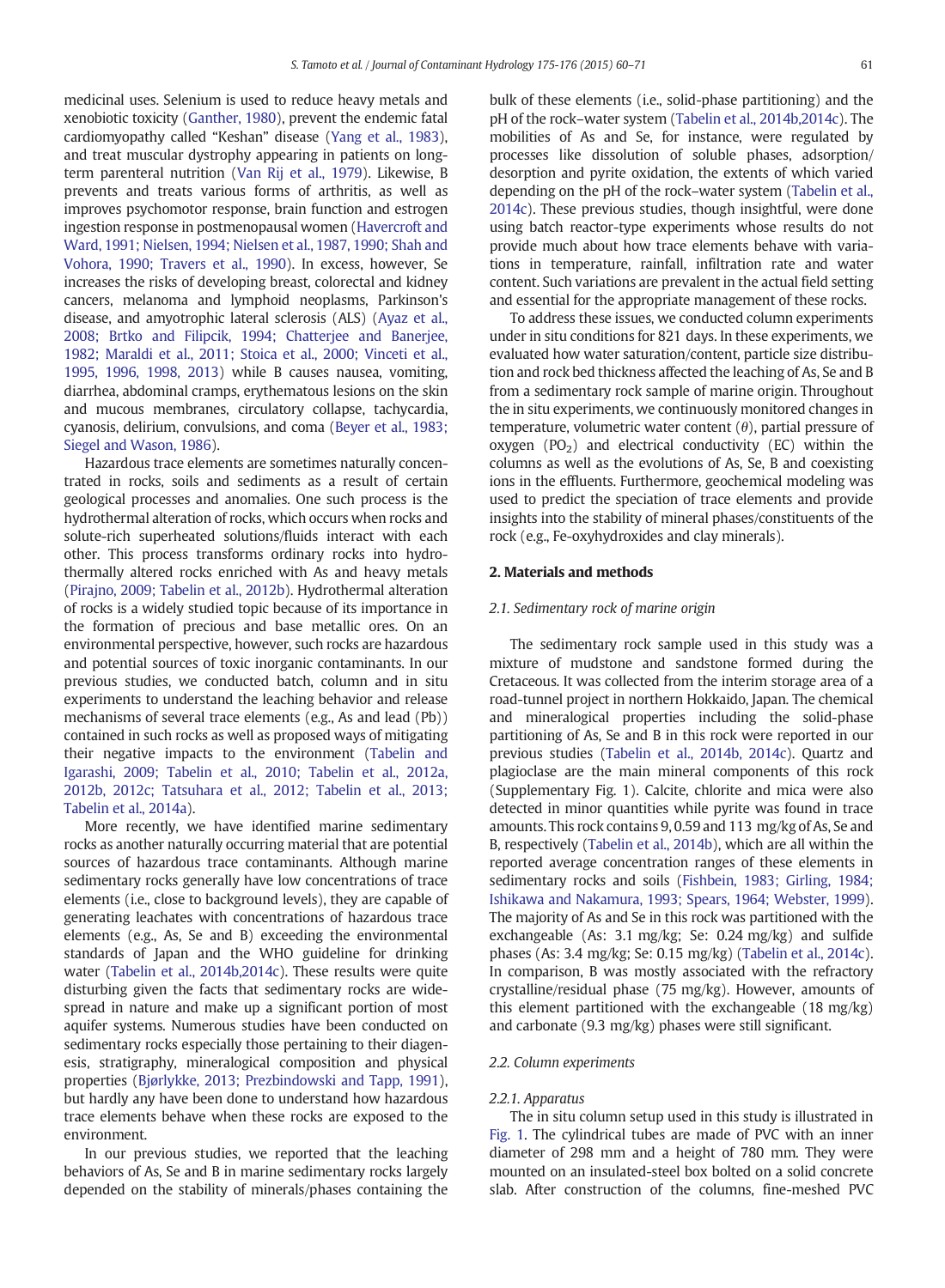<span id="page-2-0"></span>

Fig. 1. Schematic diagram of the in situ column experimental setup. Dimensions in this diagram are all in mm.

screens were fastened on top of these tubes to allow the entry of rain and snow but not large organic materials (e.g., falling leaves in autumn).

# 2.2.2. Initial conditions, sensor locations and effluent collection

The physical properties of the columns and details of the initial conditions of the experiment are summarized in Table 1. Four columns were constructed to elucidate the effects of three parameters: water saturation/content, particle size distribution and column thickness. In case 1 or reference column, the thickness was 600 mm with a particle size distribution of  $<$ 2 mm in diameter. The lithology of the crushed rock in this column is classified as loamy sand composed of 89.4% sand, 5.3% fine sand and 5.3% silt. The bottom of the reference column was open to the atmosphere so water flow was gravitycontrolled. With this configuration, a distinct vertical distribution of the water content is developed close to steady state conditions, that is, the bottom part is almost saturated but the middle and upper regions remained largely unsaturated ([Tabelin et al., 2012c](#page-11-0)). To avoid confusion, we will refer to this condition as "free-flow" throughout this paper. The second column (case 2) was constructed identical to the first one, but placed in the PVC tube with a bottom adjustable valve and a manometer-like transparent tube to control the flow of water and observe the water level, respectively (Fig. 1). The bottom valve was opened once the column is fully saturated and then closed after all the water had been drained. This condition wherein the column was first allowed to fully saturate prior to

| <b>Table 1</b>                          |  |
|-----------------------------------------|--|
| List of column experimental conditions. |  |

| Case | Column name-         | Particle size<br>distribution | Thickness of<br>column (mm) | Mass of<br>rock $(kg)$ | Bulk density<br>$(g/cm^3)$ | Sensor location from the surface of<br>the column (mm) |                             |  |
|------|----------------------|-------------------------------|-----------------------------|------------------------|----------------------------|--------------------------------------------------------|-----------------------------|--|
|      |                      |                               |                             |                        |                            | PO <sub>2</sub>                                        | Temperature $+ \theta + EC$ |  |
|      | Free-flow            | $<$ 2 mm                      | 600                         | 66                     | 1.58                       | 435                                                    | 435                         |  |
|      | Controlled-flow      | $<$ 2 mm                      | 600                         | 66                     | 1.58                       | 440                                                    | 440                         |  |
|      | Gravel               | $2 - 9.5$ mm                  | 600                         | 66                     | 1.58                       | 418                                                    | 418                         |  |
| 4    | Thickness $=$ 300 mm | $<$ 2 mm                      | 300                         | 33                     | 1.58                       | none                                                   | none                        |  |

Note: Free-flow, Loamy sand and Thickness  $= 600$  mm are the same columns.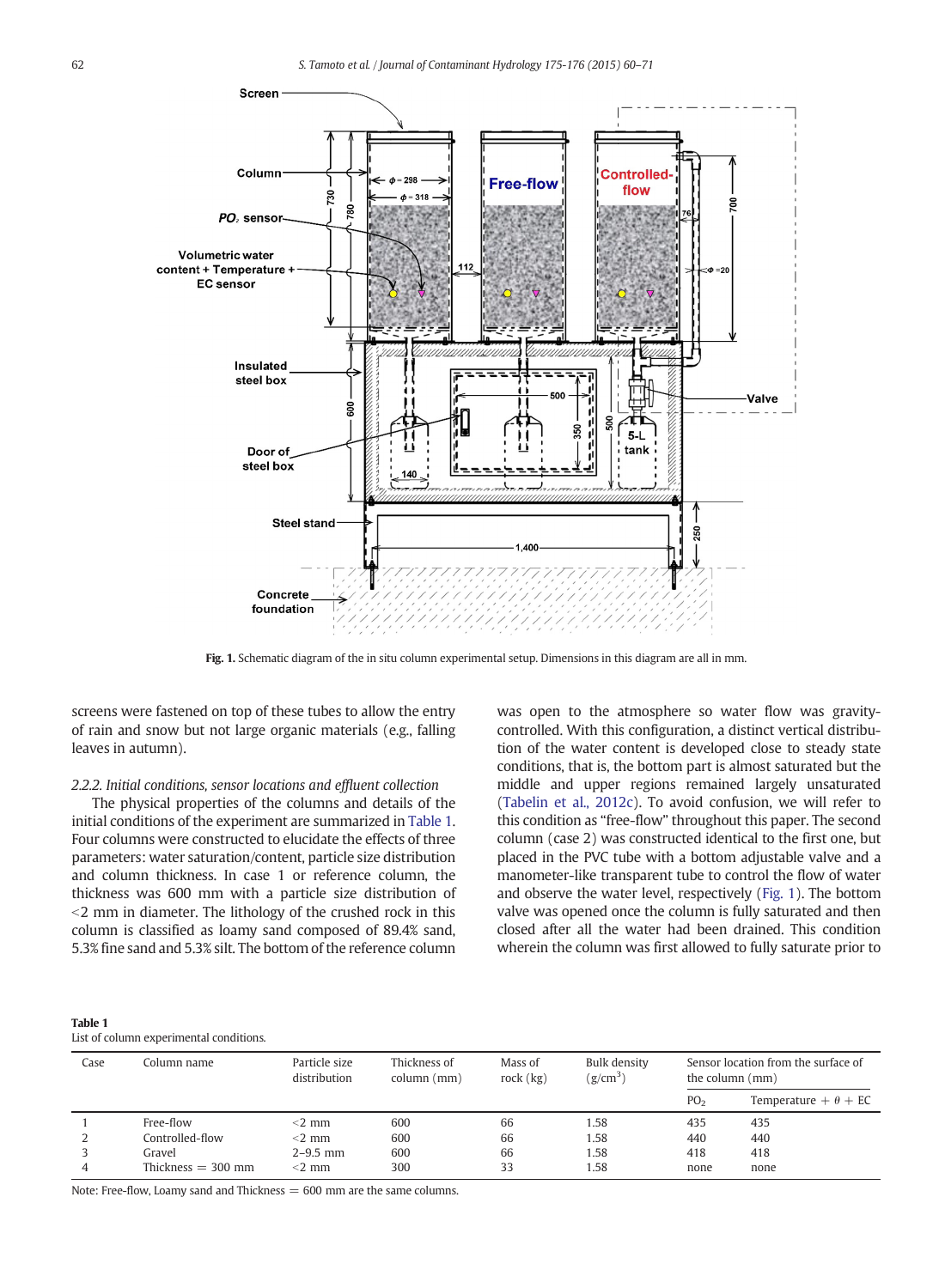the collection of effluent samples would be referred to as "controlled-flow" throughout this paper. To elucidate the effects of particle size distribution, a third column (case 3) was constructed with the same amount of rock as case 1 but with 100% gravel-sized particles (2–9.5 mm). This narrow range of particle size was achieved by sieving. Finally, the fourth column (case 4) had the same bulk density and particle size distribution as case 1, but only half in thickness (300 mm) to evaluate the effect of column thickness on the migration of trace elements. All columns were initially dry and irrigation was only supplied by rain and melting snow.

Two kinds of sensors were set inside the columns as shown in [Fig. 1:](#page-2-0) (1) 5TE (Decagon Devices, Germany) measured the temperature, volumetric water content  $(\theta)$ , and electrical conductivity (EC) simultaneously, and (2) MIJ-03 (Environmental Measurement Japan Co., Ltd., Japan) tracked the real time changes in partial pressure of oxygen  $(PO<sub>2</sub>)$ . These sensors were placed during the packing of crushed sample in three of the columns (cases 1, 2 and 3) with their respective locations listed in [Table 1](#page-2-0). Measurements of temperature,  $\theta$ , EC and PO<sub>2</sub> within the columns commenced on May 18, 2009 (4 pm) and ended on August 17, 2011 (11 am). The time interval of each measurement was 1 h, and the data were stored in data loggers installed on site (Em50, Decagon Devices, Germany). The volume of effluent generated by the columns was constantly monitored and once the sampling bottles were almost full, they were collected and replaced. This means that effluent collection was more frequent during the spring–summer–autumn months when rainfall was substantial. The pH, redox potential (Eh) and EC of the effluents were measured immediately after sample collection. This was followed by filtration of the effluents through 0.45 μm Millex® membrane filters (Merck Millipore, USA), and the filtrates were then divided into three parts for the analyses of alkalinity, trace elements and coexisting ions. The portion for the measurements of trace element concentrations was preserved by acidification ( $pH < 2$ ) and cold storage (6 °C).

#### 2.3. Chemical analyses

Concentrations of As, Se and B were measured using an inductively coupled plasma mass spectrometer (ICP-MS) (Agilent 7500cx, Agilent Technologies Inc., USA) while that of iron (Fe) was quantified using an inductively coupled plasma atomic emission spectrometer (ICP-AES) (Optima 4300DV, PerkinElmer Inc., USA). Dissolved silica (Si) and calcium (Ca) were determined using the molybdenum blue calorimetric method and atomic absorption spectrometry (AAS) (Aanalyst 200, PerkinElmer Inc., USA), respectively. Concentrations of major cations (Na<sup>+</sup>, K<sup>+</sup> and Mg<sup>2+</sup>) and anions (Cl<sup>−</sup> and SO $^{2-}_{4}$ ) were measured using cation (ICS-90, Dionex Corporation, USA) and anion chromatographs (ICS-2000, Dionex Corporation, USA), respectively. Bicarbonate (HCO $_3^-$ ) and carbonate (CO $_3^{2-})$ ion concentrations were estimated from the pH and alkalinity using PHREEQC ([Parkhurst and Appelo, 1999\)](#page-10-0). The latter was measured by titration of a known volume of filtered effluent with 0.02 N sulfuric acid  $(H<sub>2</sub>SO<sub>4</sub>)$  solution until pH 4.8. Measurements using the ICP-AES, AAS and ion chromatographs have margins of error between 2 and 3% while those of the ICP-MS had uncertainties of ca. 5%.

2.4. Calculation of leachability, geochemical modeling and mass balances

Leachability,  $L_i$  (mg/kg or  $\mu$ g/kg), of a particular element was calculated from the measured concentrations,  $C_i$  (mg/L or  $\mu$ g/L), and normalized to the mass of the tunnel-excavated rock, where i denotes the element:

$$
L_i=\frac{C_i*V_L}{m_r}.
$$

 $V_L$  (L) is the volume of effluent collected in each sampling campaign and  $m_r$  (kg) is the mass of tunnel-excavated rock in the column. Leachability is better than concentration in the comparison of results because the volume of effluents collected and mass of rock used differed between the columns.

Saturation indices (SIs) of minerals that could influence the mobilities of As, Se and B, like Fe-oxyhydroxide and clay minerals, were calculated using PHREEQC. For these calculations, the THERMODDEM database, compiled by the French Geological Survey (BGRM Institute), was used ([Blanc](#page-10-0) [et al., 2012](#page-10-0)). Additional minerals of As  $(Ca_3(AsO_4)_2.3H_2O,$ CaHAsO<sub>4</sub>·4H<sub>2</sub>O, MgHAsO<sub>4</sub> and Mg(AsO<sub>4</sub>)<sub>2</sub>), Se (CaSeO<sub>3</sub>, CaSeO<sub>3</sub> $\cdot$ 2H<sub>2</sub>O, MgSeO<sub>3</sub> and MgSeO<sub>3</sub> $\cdot$ 6H<sub>2</sub>O) and B (colemanite  $(CaB<sub>3</sub>O<sub>4</sub>(OH)<sub>3</sub>·H<sub>2</sub>O)$  and pinnoite  $(MgB<sub>2</sub>O(OH)<sub>6</sub>)$  were included in the calculations because of the significant concentrations of  $Ca^{2+}$  and  $Mg^{2+}$  in the effluents (Supplementary Table 1). The speciation of As, Se and B under in situ conditions was evaluated using Eh–pH stability diagrams created with the Geochemist's Workbench® based on the actual solute activities of these trace elements in the effluents [\(Bethke, 1992\)](#page-10-0).

# 3. Results

# 3.1. Effects of free- and controlled-flow conditions on the effluent chemistry and the leaching of arsenic, selenium and boron

The average flow rate of the free-flow column (0.158 cm/day) was relatively faster than that of the controlled-flow column (0.101 cm/day) because the latter was allowed to fully saturate prior to effluent collection. In terms of the temperature,  $\theta$  and EC within the columns, all of them fluctuated cyclically with the four seasons of Hokkaido independent of the flow condition (Supplementary Fig. 4). In the first 4 months of monitoring, the  $\theta$  and EC readings strongly fluctuated depending on the degree/intensity of rainfall since both columns were initially dry. In addition,  $PO<sub>2</sub>$  level in the controlled-flow column decreased rapidly after reaching full saturation while that in the free-flow column was virtually constant. After this period, the effects of rainfall on these three parameters became negligible indicating that apparent steady state conditions had been reached. This condition was, however, interrupted at the start of winter due to the drop in temperature that limited irrigation and caused the porewater to freeze. This freezing episode persisted for ca. 4 months and within this period, the  $\theta$  and EC values were very low in both the free- and controlled-flow columns. After the temperature rose above 0 °C by the end of winter, the melting of pore water and thawing of snow both contributed to the rapid return of the  $\theta$  and EC back to their pre-winter levels. The strong effects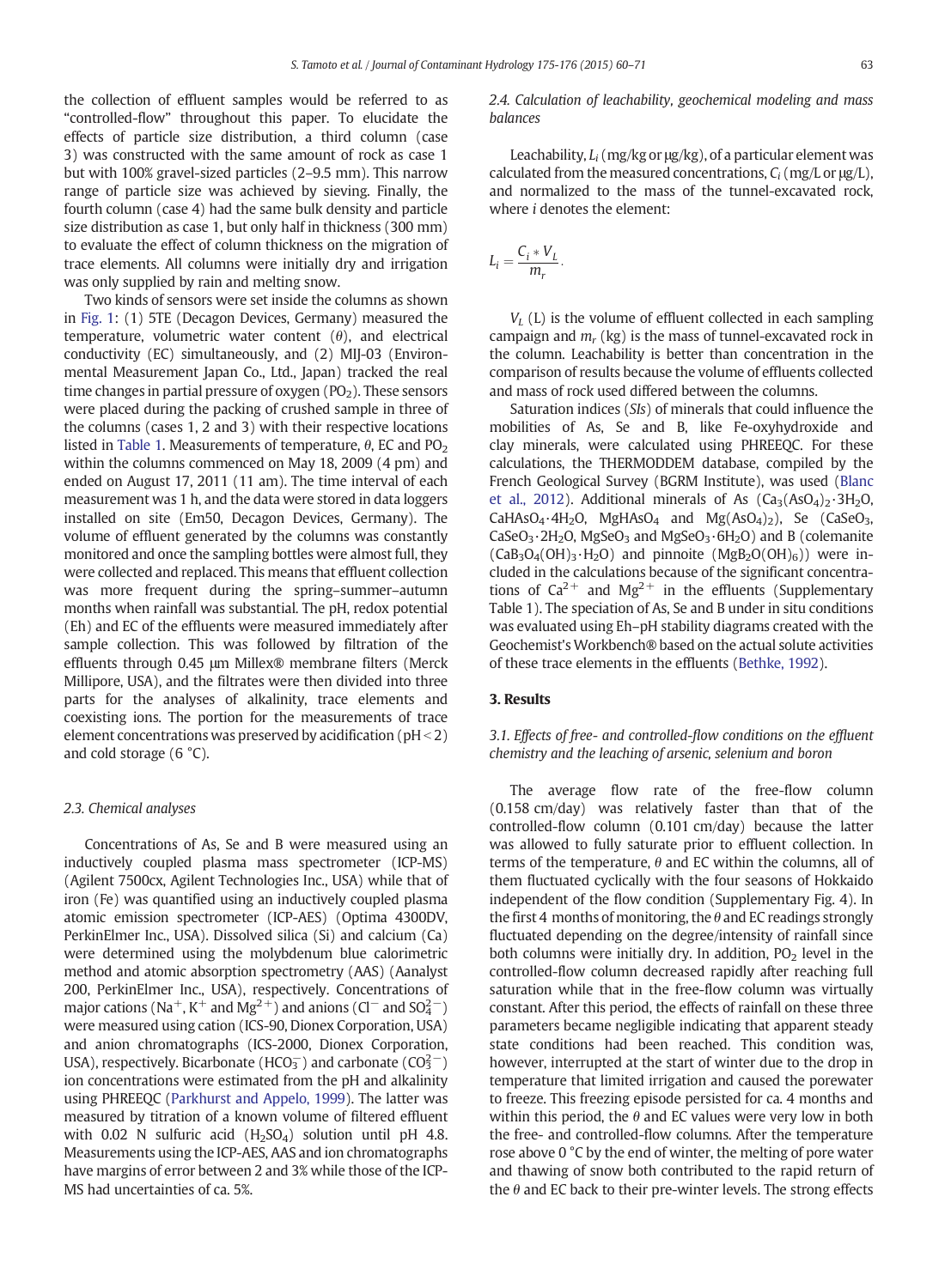<span id="page-4-0"></span>of freezing and thawing episodes on these parameters were again observed in the succeeding year of the experiment.

The pH measured from the first effluents of the two columns were similar (ca. pH 8) and both of them rapidly increased in the next effluents (Fig. 2(a)). Although the initial pH trends were similar in the two cases, the free-flow column appears to have higher pH values than the controlled-flow column in the first 6 months of the experiment. After this, however, the pH values in the free-flow column decreased and remained lower than those of the controlled-flow column. Regardless of these differences, effluent pH values of the two columns approached a similar range of values towards the end of the experiment (pH: 8–9.2), indicating that both cases reached apparent equilibrium.

The leaching of As under free-flow condition was initially very high, but rapidly decreased as more rainwater passed through the column (Fig. 2(b)). In comparison, the leaching of As in the controlled-flow column significantly decreased (40–60%) during the first two sampling campaigns. The leachability curve in this column also had a distinct initial peak that was absent in the free-flow column. Moreover, the decrease in As leachability was more gradual in the controlledflow column than that in the free-flow column. Regardless of these differences, leaching concentrations of As from May-2009 to January-2010 in both cases exceeded the Japanese environmental standards (10 μg/L) (Supplementary Fig. 6). During the second year of the experiment, the leaching trends of As continued to differ depending on the flow condition. The leachability of As in the controlled-flow column was lower and nearly constant while that under free-flow condition varied with the seasons similar to the  $\theta$  (Supplementary Fig. 4(b)). This strong influence of water flow and degree of saturation on the release of As was also supported by the leached mass percentage calculations. The total amount of As leached from the free-flow column was almost twice as high as that of the controlled-flow column ([Table 2](#page-5-0)).

The leaching curves of Se under free- and controlled-flow conditions followed similar tendencies, that is, both had initial flushing-out trends subsequently followed by wave-like patterns (Fig.  $2(c)$ ). In the controlled-flow column, however, Se leachability was apparently lower than that in the free-flow column after May-2010. This observation is corroborated by the leached mass percentage calculations, which showed that the total amount of Se released from the former decreased by ca. 17% [\(Table 2](#page-5-0)). Although Se leachability decreased under this condition, the leaching concentration of Se in the effluent still exceeded the Japanese environmental standard until the end of the experiment (Supplementary Fig. 6).

During the first 6 months, the leaching of B in the free-flow column fluctuated cyclically with the frequency and intensity of rainfall while that under controlled-flow condition was nearly constant (Fig. 2(d); Supplementary Fig. 2). In the succeeding months, however, the leaching curve of B in the controlled-flow column closely followed the wave-like pattern exhibited by B in the free-flow column. It is also interesting to note that the leachability of B in the controlled-flow column



Fig. 2. Evolution of effluent pH and the leachabilities of As, Se and B under free- and controlled-flow conditions; (a) effluent pH change with time, (b) change of As leachability with time, (c) change of Se leachability with time, and (d) change of B leachability with time.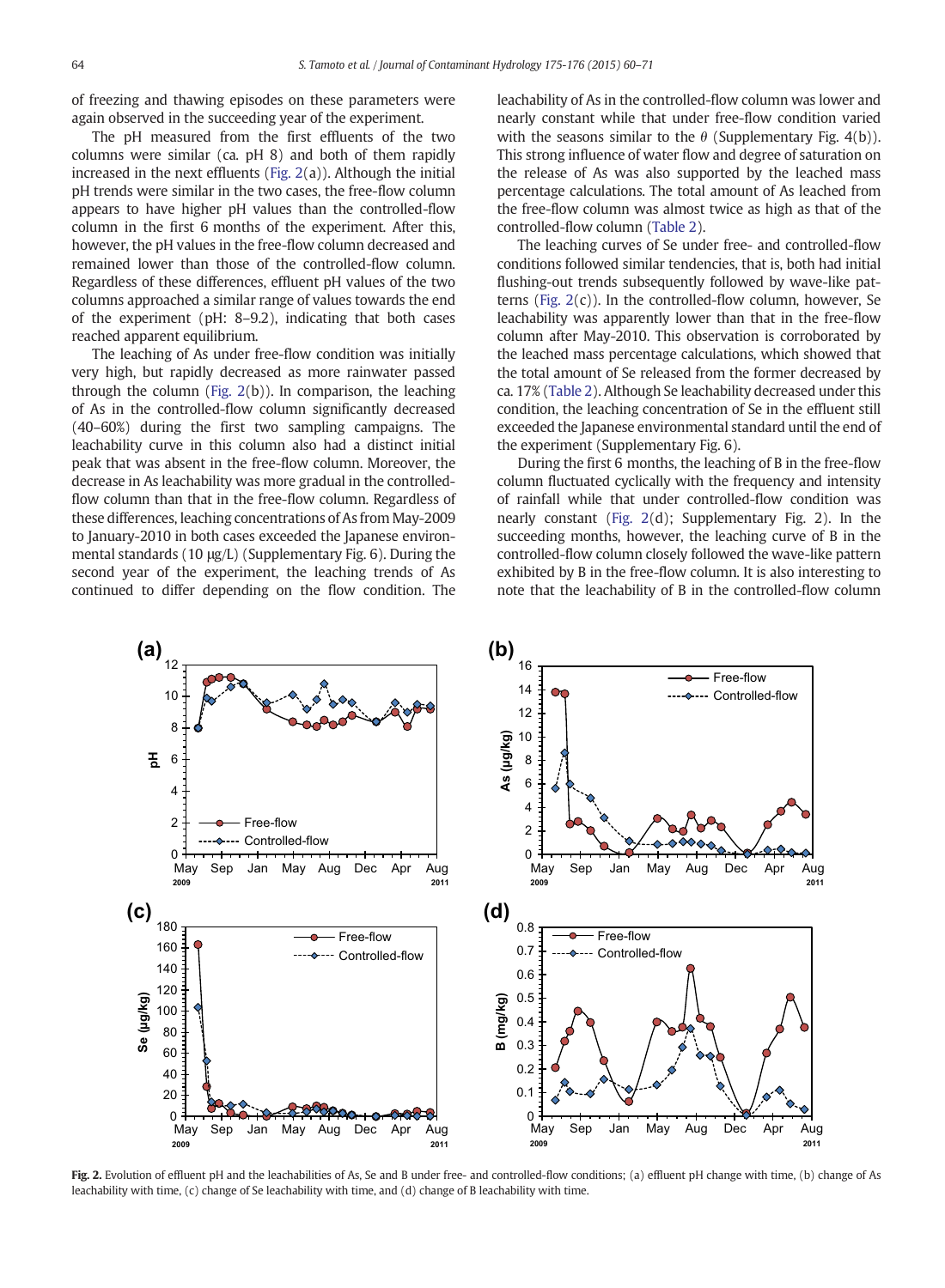<span id="page-5-0"></span>Table 2 Total masses of As, Se and B leached during the in situ column experiments.

| Case | Condition            | Mass leached<br>(mg) |      | Mass leached<br>(% of total) |      |     |     |
|------|----------------------|----------------------|------|------------------------------|------|-----|-----|
|      |                      | As                   | Se.  | B                            | As   | Se. | В   |
|      | Free-flow            | 4.49                 | 18.3 | 421                          | 0.76 | 47  | 5.6 |
| 2    | Controlled-flow      | 2.4                  | 15.1 | 171                          | 0.4  | 39  | 23  |
| 3    | Gravel               | 4.48                 | 179  | 449                          | 0.75 | 46  | 6   |
| 4    | Thickness $=$ 300 mm | 3.12                 | 9.6  | 335                          | 1 05 | 49  | q   |

was consistently lower than that under free-flow condition. Overall, the total amount of B leached from the free-flow column was ca. 2.5-times higher than that of the controlledflow column (Table 2). Similar to As and Se, the leaching concentrations of B in both cases exceeded the Japanese environmental standard throughout the duration of the experiment (Supplementary Fig. 6).

# 3.2. Effects of particle size distribution on the effluent chemistry and the leaching of arsenic, selenium and boron

Temperatures measured within the columns with loamy sand- and gravel-sized aggregates were nearly identical, but their  $\theta$ , PO<sub>2</sub> and EC values substantially differed (Supplementary Fig. 5). The  $\theta$  values recorded in the column with finer-sized aggregates were higher (0.1–0.5) than those of the column with larger-sized particles (0.04–0.2), indicating that the former retained more water than the latter (Supplementary Fig. 3). In winter and early spring, the rapid decrease and increase of the  $\theta$  due to freezing and thawing, respectively, were also less apparent in the column with gravel-sized aggregates. This difference could be attributed to lower  $\theta$  values in the column with larger aggregates. According to [Van Bochove et al. \(2000\)](#page-11-0), the effect of freezing in soils was stronger in those with finer aggregates largely because of their higher water content. Initial  $PO<sub>2</sub>$  values of the gravel- and loamy sand-sized columns were identical and both decreased gradually as irrigation commenced from rainfall in spring. The decline in  $PO<sub>2</sub>$  was, however, conspicuously faster in the finer-sized column and by midsummer, the  $PO<sub>2</sub>$  level dropped to ca. 1.5% below that of the gravel-sized column. As mentioned previously, the decrease in PO2 became more extensive under saturated condition. Because the gravel-sized column did not reach saturated conditions even near the bottom of the rock bed, the  $PO<sub>2</sub>$  level was higher and nearly constant. Similar to  $θ$ , EC values of the column with larger-sized aggregates were generally lower than those with finer-sized aggregates.

Fig. 3 shows the evolution of effluent pH and the leachabilities of As, Se and B in the columns with loamy sandand gravel-sized aggregates. During the first 9 months of the study, both of the columns exhibited "hill"-shaped patterns in their pH curves (Fig. 3(a)). However, the pH of the gravel-sized column plateaued at a slightly lower level. The following year, the pH curve of this column again exhibited the same "hill"-like



Fig. 3. Evolution of effluent pH and the leachabilities of As, Se and B in the columns with loamy sand- and gravel-sized aggregates; (a) effluent pH change with time, (b) change of As leachability with time, (c) change of Se leachability with time, and (d) change of B leachability with time.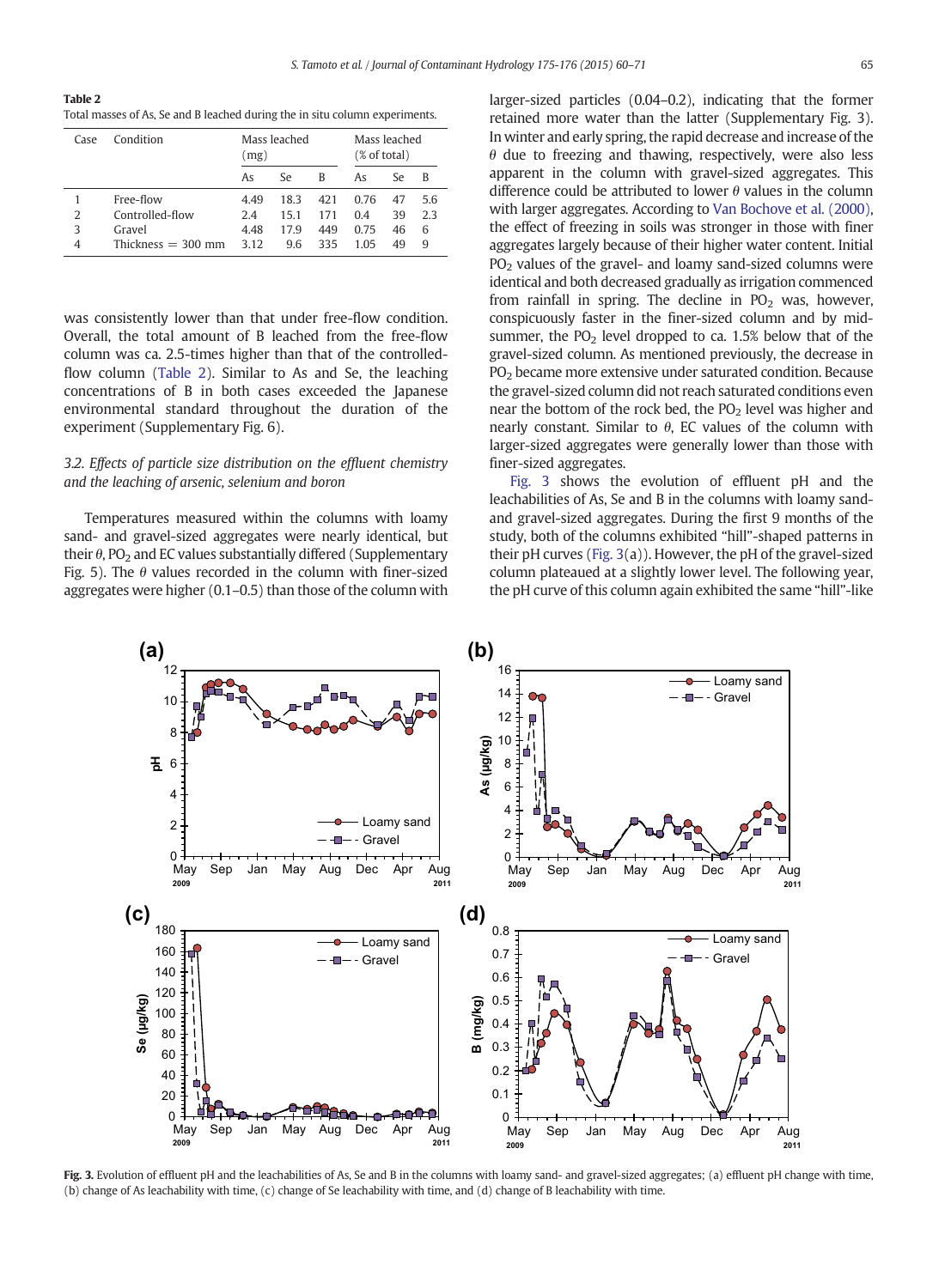pattern, but was missing in the column with finer aggregates. Rather than increase and decrease with the seasons, the effluent pH of the loamy sand-sized column was nearly constant during this period. Additionally, the pH values measured in this column during the latter period of the experiment were consistently lower than those of the column with larger aggregates.

The leachabilities of As and Se in the two columns of different particle size distributions followed identical trends (i.e., initial flushing-out followed by a somewhat wave-like pattern) [\(Fig. 3](#page-5-0)(b) and (c)). Regardless of such similarities, it is important to note that the leachabilities of both As and Se slightly decreased initially in the column with larger aggregates. This reduction was so small, however, that the total amounts of As and Se leached from the two cases were nearly the same ([Table 2](#page-5-0)). The effect of particle size distribution was slightly more apparent in the leachability of B as illustrated in [Fig. 3](#page-5-0)(d). There are three clear patterns illustrated in this figure: (1) higher B leaching in the column with larger aggregates during the first 6 months, (2) nearly identical B leaching in the two columns in the succeeding 15 months, and (3) lower B leaching in the column with larger aggregates in the final 6 months of the experiments. This general trend of more rapid decrease in B leachability is supported by the leached mass percentage calculations ([Table 2\)](#page-5-0), indicating that B was more rapidly mobilized in the column with larger aggregates. Even though the leachabilities of As, Se and B decreased year after year, the effluents collected from the column with gravel-sized aggregates still had concentrations of trace elements that exceeded the Japanese environmental standards (Supplementary Fig. 7).

3.3. Effects of column thickness on the effluent chemistry and the leaching of arsenic, selenium and boron

The pH of the first effluent collected from the 300 mm-thick column was ca. 2 pH units higher than that of the 600 mm-thick column (Fig. 4(a)). However, the succeeding effluents from this column had pH values nearly identical with those of the thicker column. In addition, both columns exhibited initial plateaus in their pH curves that disappeared the following year. The leaching concentrations of As and B were relatively lower in the thinner column (Supplementary Fig. 8). These results are to be expected because the 600 mm-thick column contained twice as much rock as the 300 mm-thick column. When these values are normalized to the mass of the rock, it is easier to recognize that the total amounts of As and B leached were actually higher in the thinner column by ca. 28 and 37%, respectively [\(Table 2](#page-5-0)). This is also clearly illustrated in the leachability curves of As and B illustrated in Fig. 4(b) and (d). In comparison, the leachability of Se was slightly reduced in the 300 mm-thick column but only during the first 3 months of the experiment. After this, the leaching curves of Se in the two columns were virtually identical. The period of time in which the leachability of Se decreased was fairly short in comparison with those of As and B. Furthermore, the total amounts of Se released from the two columns were nearly equal after normalization [\(Table 2](#page-5-0)).



Fig. 4. Evolution of effluent pH and the leachabilities of As, Se and B in the 300 and 600 mm-thick columns; (a) effluent pH change with time, (b) change of As leachability with time, (c) change of Se leachability with time, and (d) change of B leachability with time.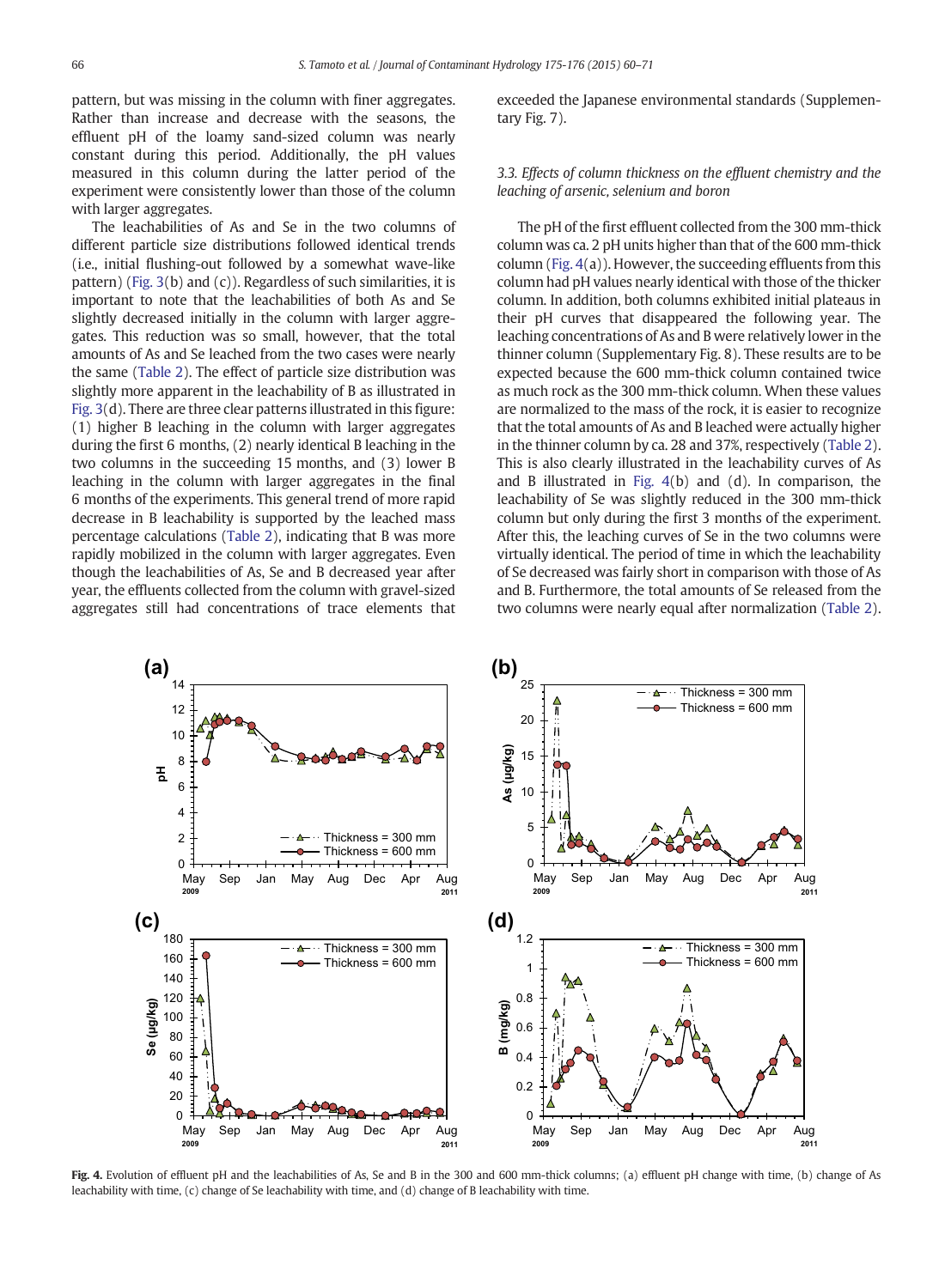These results indicate that in the long term, Se leaching is fairly unaffected by changes in the column thickness.

### 3.4. Piper diagram and the leachability of coexisting ions

Fig. 5 is a piper diagram showing the type of effluents produced by the sedimentary rock sample under the various conditions evaluated in this study. Except for a single sample, the rest exhibited  $\text{Na}^+$ –SO $_4^{2-}$  type hydrochemical facies, indicating that changes in the type of flow/water content, thickness and particle size distribution did not affect the type of leachate generated by the rock. These results also indicate that Na $^+$  is the major cation and SO $_4^{2-}$  is the dominant anion under in situ conditions. Little change in the relative distributions of these major ions suggests that seasonal variations in precipitation as well as the freezing–thawing events in winter do not dramatically alter the major ion chemistry of the effluents. Comparing these results with our previous work [\(Tabelin et al.,](#page-11-0) [2014b](#page-11-0)) would also show that the type of effluent produced by sedimentary rocks upon exposure to the environment could be reliably predicted by simply adjusting the liquid-to-solid ratio used in laboratory reactor-type experiments.

Although a piper diagram could easily identify the major ions in the effluent, it does not clearly illustrate how these ions varied with time. Moreover, it is difficult to compare the evolution of the major ions with those of the toxic elements using this diagram alone. Thus, the leachabilities of the coexisting ions like Ca<sup>2+</sup>, Na<sup>+</sup>, SO<sub>4</sub><sup>-</sup>, HCO<sub>3</sub>, CO<sub>3</sub><sup>-</sup> and Cl<sup>-</sup> are presented as supplementary data (Supplementary Figs. 9–11). The leaching curves of most of the major coexisting ions (i.e.,  $Ca^{2+}$ , Na<sup>+</sup>, SO<sub>4</sub><sup>-</sup> and Cl<sup>-</sup>) in the free-flow column had flushing-out trends similar to those of the EC (Supplementary Fig. 9). Only the leachability curve of  $HCO_3^- + CO_3^{2-}$  was



Fig. 5. Piper diagram showing the hydrochemical facies of effluents collected under in situ conditions.

distinctly different, which had a slight peak in place of the initial rapid decrease characteristic of flushing-out trends (Supplementary Fig. 9(e)). Although the effect of controlledflow (i.e., more saturated conditions) on the evolution of the effluent EC was a bit ambiguous (Supplementary Fig. 9(a)), its importance became obvious in the leachability curves of the major coexisting ions. First, allowing the column to become more saturated minimized the initial leaching of most of the major ions (e.g.,  $Ca^{2+}$ , Na<sup>+</sup>, SO<sub>4</sub><sup>2</sup> and Cl<sup>-</sup>) and second, this condition delayed the release of the more reactive  $HCO<sub>3</sub><sup>-</sup>$  or  $CO<sub>3</sub><sup>2</sup>$  ions. The same leachability trends were also observed in the columns with different particle size distributions and thicknesses, indicating that  $HCO<sub>3</sub><sup>-</sup> + CO<sub>3</sub><sup>2</sup>$  was much more reactive compared with the other dissolved ions.

# 4. Discussion

There are several geochemical processes controlling the release of As, Se and B from sedimentary rocks under in situ conditions. These processes are all interrelated, but the magnitude of their effects on the overall leaching of the trace elements changed with time. In the case of As and Se, two distinct regions were present in their leaching curves, suggesting two different sets of processes controlling their release in sedimentary rock–water systems. The first region lasted only for 6 months, indicating that the processes controlling the leachabilities of As and Se in this region could be considered as the short-term mechanisms of release. This period was characterized by flushing-out trends, indicating that these two elements were rapidly released and transported out of the columns. The rapid release of As and Se most likely occurred due to the dissolution of soluble phases like evaporite salts, which contain significant amounts of these elements. This interpretation is supported by the consistently strong and statistically significant positive correlations of As and Se with ions that generally constitute evaporite salts like Na<sup>+</sup>, Ca<sup>2+</sup> and  $SO_4^{2-}$  independent of the column conditions (Supplementary Tables 2–5). In addition, these results validated our previously proposed model that highlighted the important role of soluble salts in the leaching of As and Se from marine sedimentary rocks [\(Tabelin et al., 2014c\)](#page-11-0).

The leaching curves of As and Se also showed that the release of the former was somehow minimized initially but not that of latter, indicating that immobilization reactions may affect the mobility of As more than that of Se. Although relatively high concentrations of  $Ca^{2+}$  were measured during the first 6 months of the study, precipitation of As and Se as Caarsenate and Ca-selenites, respectively, were thermodynamically unfavorable (Supplementary Fig. 12). This leaves adsorption as the only probable immobilization mechanism of these two trace elements. The rock sample used in this study contains minor amounts of smectite and based on our geochemical modeling calculations, precipitations of Fe-oxyhydroxides and calcite during the experiments were thermodynamically favorable (Supplementary Fig. 13). Fe-oxyhydroxides and clay minerals are well known for their As and Se adsorption capabilities [\(Bar-Yosef and Meek, 1987; Cornelis et al., 2008;](#page-10-0) [Dzombak and Morel, 1990; Fendorf et al., 1997; Lin and Puls,](#page-10-0) [2000; Manning et al., 1998; Peak and Sparks, 2002\)](#page-10-0) while calcite had been recently shown to incorporate Se in its crystal structure [\(Renard et al., 2013\)](#page-10-0), indicating that these minerals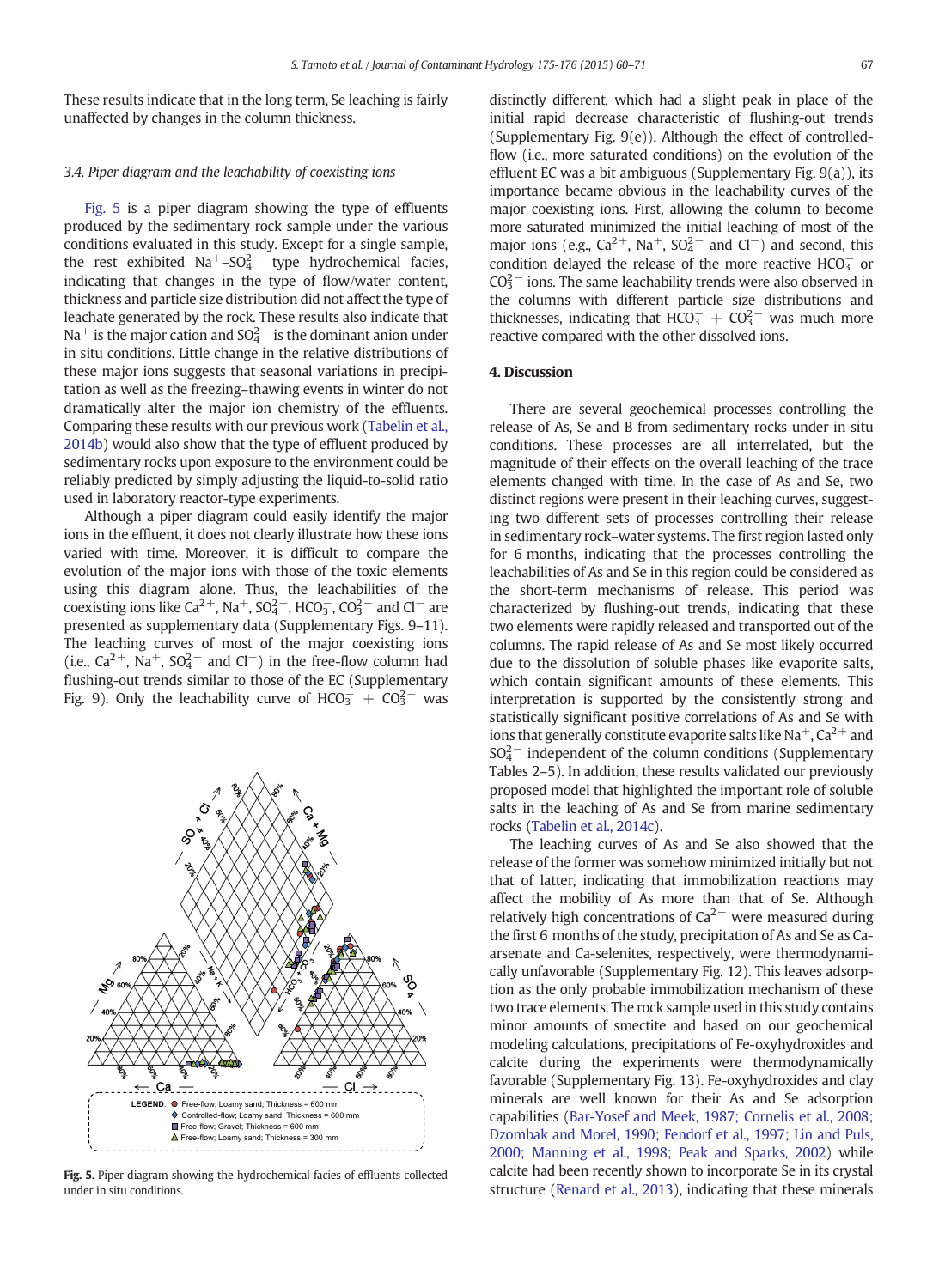may be responsible for the observed As and Se immobilization. Although both As and Se are adsorbed onto Fe-oxyhydroxide and clay minerals, As adsorption was greater because of two reasons: (1) As adsorption was moderately enhanced in the presence of high concentrations of  $Ca^{2+}$  ([Meng et al., 2000;](#page-10-0) [Wilkie and Hering, 1996](#page-10-0)), and (2) the bulk of As existed as arsenate (As[V]) while that of Se was as selenate (Se[VI]) (Supplementary Figs. 14 and 15). These two species have very contrasting adsorption properties.Whereas As[V] binds strongly onto both Fe-oxyhydroxides and clay minerals through the formation of inner or outer sphere complexes [\(Fendorf et al.,](#page-10-0) [1997; Manning et al., 1998\)](#page-10-0), Se[VI] is rarely adsorbed onto such minerals [\(Balistrieri and Chao, 1987; Kang et al., 2002](#page-10-0)). In addition, calcite only incorporates selenite (Se[IV]) in its crystal structure and not Se[VI] [\(Renard et al., 2013\)](#page-10-0). These mean that although As and Se were simultaneously released via the dissolution of soluble salts, the former was less mobile than the latter due to its stronger adsorption onto minerals like Feoxyhydroxides and clays.

The second region of the leaching curves of As and Se was characterized by a distinct wave-like pattern with the wave's crest and trough positioned around summer and winter, respectively ([Figs. 2, 3 and 4](#page-4-0)). This region lasted for almost 2 years and would most likely continue for a long time, so the dominant processes controlling the leaching of As and Se during this period could be considered as their long-term release mechanisms. This wave-like pattern was not unique to the leaching curves of As and Se, but was also prominent in those of  $Ca^{2+}$  and  $SO_4^{2-}$ . Because most of the soluble salts had been dissolved and flushed-out of the column in this latter period, the remaining sources of Ca<sup>2+</sup> and SO<sub>4</sub><sup>-</sup> in the rock are calcite/plagioclase and pyrite, respectively. Plagioclase is a solid-solution of albite (Na–Al silicate mineral) and anorthite (Ca–Al silicate mineral), so the bulk of  $Ca^{2+}$  contributed by the dissolution of plagioclase originated from the latter. Although anorthite is less soluble than calcite, it is important to note that both are important sources of  $Ca^{2+}$  under in situ conditions. Oxidation of pyrite produces acidity that is used up in the dissolution of calcite and anorthite according to the following reactions:

$$
FeS_{2(s)} + \frac{15}{4}O_2 + \frac{5}{2}H_2O \rightarrow FeOOH_{(s)} + 4H^+ + 2SO_4^{2-}
$$
 (1)

$$
2\text{FeS}_{2(s)} + \frac{15}{2}O_2 + 4\text{H}_2\text{O} \rightarrow \text{Fe}_2\text{O}_{3(s)} + 8\text{H}^+ + 4\text{SO}_4^{2-} \tag{2}
$$

$$
FeS_{2(s)}+\frac{15}{4}O_2+\frac{7}{2}H_2O\rightarrow Fe(OH)_{3(s)}+4H^++2SO_4^{2-} \qquad \quad \ (3)
$$

$$
CaCO_{3(s)} + H^{+} \rightarrow Ca^{2+} + HCO_{3}^{-} \tag{4}
$$

$$
CaAl_2Si_2O_{8(s)} + 8H^+ \rightarrow Ca^{2+} + 4H_2O + 2Al^{3+} + 2SiO_{2(aq)}.\quad \ \ (5)
$$

The crest of the wave-like leaching curves of As, Se,  $Ca^{2+}$ and  $SO_4^{2-}$  coincided well with the summer months of the year when rainfall was abundant. This means that the release of As and Se was enhanced during this period because of two reasons:  $(1)$  PO<sub>2</sub> in the pore water was rapidly replenished and promoted the oxidation of pyrite (Supplementary Fig. 4(c); Eqs.  $(1)$ – $(3)$ ), which contains substantial amounts of these elements, and (2) adsorption of As and Se was minimized by the rapid water infiltration. Adsorption/desorption of As and Se became more significant in the long term because of the low solute activities of both elements. On the other hand, the trough of the wave-like leaching curves happened in winter when the bulk of pore water froze. This freezing episode curtailed both the oxidation of pyrite and adsorption by limiting the amount of available  $O<sub>2</sub>$  and the functional liquid pore water within the columns. These interpretations are consistent with the  $\theta$  and PO<sub>2</sub> curves as well as the very low leaching of  $SO_4^{2-}$  and  $Ca^{2+}$  during this period (Supplementary Figs. 4 and 9).

The solid-phase partitioning of B closely resembled that of As and Se, that is, considerable amounts of B were also partitioned with the soluble phases [\(Tabelin et al., 2014b](#page-11-0)). However, its leaching curve did not have the flushing-out trend observed in those of As and Se. In its place was the same distinct wave-like pattern only exhibited by the leaching curves of As and Se in the latter part of the study. Initially, these three trace elements were simultaneously released due to the dissolution of soluble salts as explained earlier. Moreover, all three trace elements are known to adsorb onto Fe-oxyhydroxides and clay minerals, which are present in the sedimentary rock sample. Therefore, the disappearance of the flushing-out trend in the case of B indicates that this element was more strongly adsorbed than As and Se during this period. Because both B and As are strongly adsorbed onto Fe-oxyhydroxides between pH 7 and 10 [\(Dzombak and Morel, 1990; Goldberg and](#page-10-0) [Glaubig, 1985](#page-10-0)), the large discrepancy in their leaching behaviors could be explained by their pH-dependent adsorption maxima onto clay minerals. According to [Frost and Griffin](#page-10-0) [\(1977\),](#page-10-0) As[V] adsorption onto clay minerals like kaolinite and montmorillonite peaked between pH 4 and 6, substantially decreasing at higher pH values. In contrast, the adsorption maxima of B in these two clay minerals occurred in the pH range of 8–10 [\(Goldberg et al., 1996](#page-10-0)). Effluent pH values measured during the first 6 months of the study was between 8 and 11 that coincided well with the adsorption maxima of B onto clay minerals. In addition, the release of B during this period was retarded more strongly than As because of the high concentrations of  $Ca^{2+}$  and Na<sup>+</sup> that promoted its adsorption onto clay minerals ([Goldberg et al., 1993; Keren and O'Connor,](#page-10-0) [1982; Keren and Sparks, 1994; Mattigod et al., 1985\)](#page-10-0). In the presence of high concentrations of  $Ca^{2+}$  and Na<sup>+</sup>, B is more readily adsorbed because these positively-charged ions suppress the negative electrical field surrounding the planar surface of clay minerals ([Keren and O'Connor, 1982; Keren](#page-10-0) [and Sparks, 1994](#page-10-0)). Although relatively rapid and extensive, the adsorption of B was only temporary due to its weak bonding onto clay particles via outer sphere complexation ([Majidi et al.,](#page-10-0) [2010](#page-10-0)). As a result, adsorbed B was gradually re-mobilized with time as the concentrations of the cations decreased. By comparing the leaching curves and leached mass percentages of B and As, this re-mobilization of B following its rapid adsorption was also apparent in this study [\(Fig. 2;](#page-4-0) [Table 2](#page-5-0)). From the leaching curves, adsorption of B was more extensive than that of As during the first part of the study. Later on, however, both of these elements were released via similar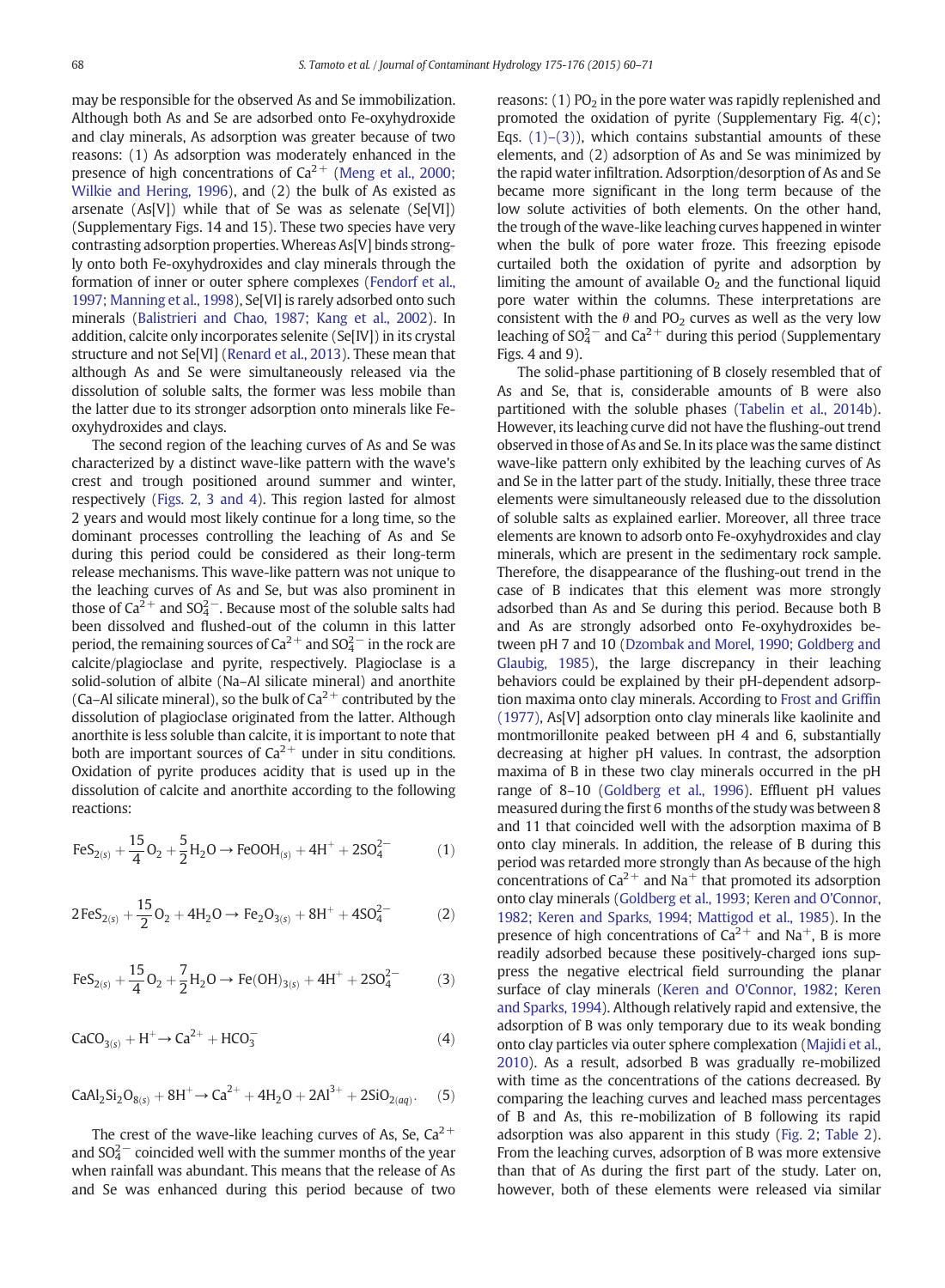mechanisms (i.e., pyrite oxidation and adsorption/desorption). If we assume that both B and As are not re-mobilized, the mass balance results should show that the total amount of As leached out of the rock is relatively higher than that of B because adsorption of the latter is clearly greater than that of the former. However, our calculations showed that the total mass of As released from the rock (i.e., normalized to the total content of the rock) was consistently lower than that of B in all of the columns [\(Table 2\)](#page-5-0). This means that although B was rapidly adsorbed, it was gradually re-mobilized in the latter part of the experiment. Finally, the pH-driven de-protonation of boric acid from  $B(OH)_3$  to  $B(OH)_4^-$  probably occurred in the study, but this had insignificant effects on the adsorption of B especially in the early stages of the experiment (Supplementary Fig. 16).

Under in situ conditions, the extent of processes like dissolution, adsorption/desorption and pyrite oxidation is closely related to  $\theta$  and water residence time. This is because  $\theta$  controls the effective reaction area within the column while water residence time is closely related to the reaction time. However, both  $\theta$  and water residence time are dependent variables, which are also influenced by environmental factors (e.g., frequency/intensity of rainfall) as well as the physical properties of the rock (e.g., particle size distribution). This means that environmental factors and the physical properties of the rock both play important but indirect roles in the leaching of trace elements in sedimentary rock–water systems. In this study, both precipitation and temperature were crucial in water infiltration and percolation because the experiment was conducted under a humid continental climate (i.e., warm to hot summer and cold to severely cold winter). From spring to autumn, water infiltration and percolation were controlled by the rainfall frequency/intensity because precipitation as rain was quite abundant. In winter, however, both water infiltration and percolation were restricted by the temperature rather than the intensity/frequency of precipitation. The bulk of precipitation during this period was comprised of "fluffy" snow, which did not melt even after falling on the surface of the columns because of the sub-zero temperatures. As a result, water infiltration was effectively minimized and precipitation throughout winter just accumulated on top of the columns. Another consequence of the sub-zero temperatures was the freezing of pore water within the columns that limited percolation. By the end of winter, the temperature again played a critical role in water infiltration and percolation. As soon as it rose a little bit above zero, the frozen pore water and snow cover rapidly thawed and melted, respectively, which quickly brought the  $\theta$  back to its pre-winter levels. This freezing–thawing events as well as the limited infiltration during this season were strongly implied by the distinct patterns of  $\theta$  as well as the volume of effluents collected in the columns (Supplementary Figs. 3–5). Limited infiltration in conjunction with the freezing of pore water during winter minimized the leaching of trace elements due to the decreased effective reaction area. However, the rapid thawing in spring as well as the abundant rainfall in summer enhanced the mobility of trace elements because water infiltration and percolation were faster and easier (i.e., shorter water residence time). The strong influence of water residence time and  $\theta$  was also observed by increasing the degree of saturation prior to sample collection (i.e., controlled-flow column). Our calculations

showed that the total amounts of As, Se and B leached from the rock decreased by ca. 18, 10 and 65% under such conditions, indicating that higher degree of saturation and longer water residence time minimized the leachabilities of these trace elements most likely due to enhanced adsorption [\(Table 2\)](#page-5-0). In contrast, reducing the thickness of the column resulted in shorter water residence time that increased the leaching of these trace elements [\(Table 2\)](#page-5-0).

Initial conditions of the column experiments also affected both  $\theta$  and water residence time. For example, the total pore volume (i.e., open space inside the column accessible to water) as well as the morphology of pores within the column depend on the particle size distribution. The column with gravel-sized aggregates had a much lower total pore volume compared with the loamy sand-sized aggregates, but the pores of the former were relatively bigger and more interconnected than the latter. These large and well-defined pores allowed water to pass through more easily, which resulted in shorter water residence time. The size distribution of particles also directly affected the amount of water retained within the columns (Supplementary Fig. 3). Bigger pores of the gravel-sized column held on to less water than the finer-sized column especially under the conditions of this study. This kind of setup also promoted depth-dependent distribution of pore water within the column as reported in our previous work ([Tabelin et al., 2012c](#page-11-0)). Such non-uniform water distribution, however, became less prominent as the particle size increased as implied by the consistently unsaturated conditions of the column with larger aggregates (Supplementary Fig. 3). The size of aggregates also strongly influenced the leachability of B but not those of As and Se most likely because B is more readily adsorbed onto finesized particles [\(Majidi et al., 2010\)](#page-10-0). From our rough estimates using the results of this study and the assumption that only trace elements partitioned with exchangeable and sulfide phases would be released, concentrations of As, Se and B in the effluent will most probably continue to exceed the environmental standards for at least 306, 2.2 and 5.2 more years, respectively, even if a variety of conditions are considered.

### 5. Conclusion

The results of this study have several important implications in the management of sedimentary rocks containing hazardous trace elements like As, Se and B excavated from tunnel projects. First, although sedimentary rocks may only contain background levels of hazardous trace elements, they could produce leachates with concentrations of these elements exceeding the environmental standards when exposed to the environment. Second, these trace elements behave differently under in situ conditions, so a single countermeasure might not be appropriate to address the problem posed by all three elements. For example, the use of Fe- or Al-based adsorbents might reduce the leaching of As but not those of Se and B. Because of this, a combination of several countermeasures, each targeting one of the trace contaminants, might be more appropriate. Third, the leaching of these trace elements is hardly influenced by the particle size distribution of the rock, so crushing as well as size classification techniques would not be applicable.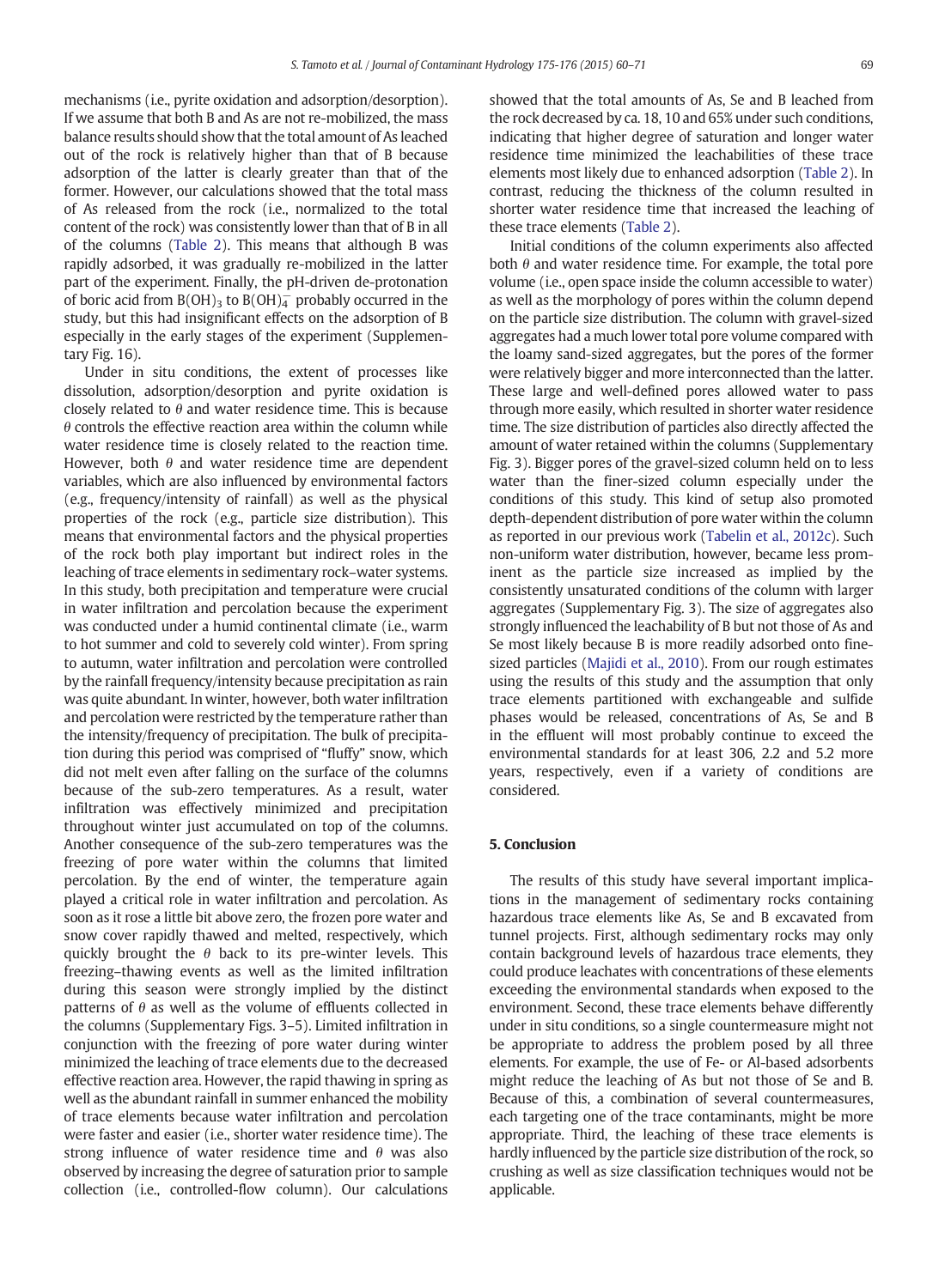#### <span id="page-10-0"></span>Acknowledgment

The authors wish to thank Hokkaido Regional Development Bureau of the Ministry of Land, Transport and Tourism for providing us with the sample and test area for the in situ experiments as well as the anonymous reviewers for their valuable inputs to this paper. Part of this research was supported by the Japan Society for the Promotion of Science (JSPS) grant-in-aid for scientific research (grant number: 26289149).

#### Appendix A. Supplementary data

Supplementary data to this article can be found online at <http://dx.doi.org/10.1016/j.jconhyd.2015.01.003>.

#### References

- Ayaz, M., Dalkilic, N., Tuncer, S., Bariskaner, H., 2008. [Selenium-induced changes](http://refhub.elsevier.com/S0169-7722(15)00013-3/rf0005) [on rat sciatic nerve fibers: compound action potentials. Methods Find. Exp.](http://refhub.elsevier.com/S0169-7722(15)00013-3/rf0005) [Clin. Pharmacol. 30, 271](http://refhub.elsevier.com/S0169-7722(15)00013-3/rf0005)–275.
- Balistrieri, L.S., Chao, T.T., 1987. [Selenium adsorption by goethite. Soil Sci. Soc.](http://refhub.elsevier.com/S0169-7722(15)00013-3/rf0010) [Am. J. 51, 1145](http://refhub.elsevier.com/S0169-7722(15)00013-3/rf0010)–1151.
- Bar-Yosef, B., Meek, D., 1987. [Selenium sorption by kaolinite and montmoril](http://refhub.elsevier.com/S0169-7722(15)00013-3/rf0015)[lonite. Soil Sci. 144 \(1\), 11](http://refhub.elsevier.com/S0169-7722(15)00013-3/rf0015)–19.
- Bethke, C.M., 1992. [The Geochemist's Workbench](http://refhub.elsevier.com/S0169-7722(15)00013-3/rf0020) a User's Guide to Rxn, Act2, [Tact, React and Gtplot. University of Illinois-Urbana, Illinois.](http://refhub.elsevier.com/S0169-7722(15)00013-3/rf0020)
- Beyer, K.H., Bergfield, W.F., Berndt, W.O., Boutwell, R.K., Carlton, W.W., Hoffman, D.K., Schroeter, A.L., 1983. [Final report on the safety assessment](http://refhub.elsevier.com/S0169-7722(15)00013-3/rf0025) [of sodium borate and boric acid. J. Am. Coll. Toxicol. 2, 87](http://refhub.elsevier.com/S0169-7722(15)00013-3/rf0025)–125.
- Bjørlykke, K., 2013. [Relationships between depositional environments, burial](http://refhub.elsevier.com/S0169-7722(15)00013-3/rf0030) [history and rock properties: some principal aspects of diagenetic process in](http://refhub.elsevier.com/S0169-7722(15)00013-3/rf0030) [sedimentary basins. Sediment. Geol. 301, 1](http://refhub.elsevier.com/S0169-7722(15)00013-3/rf0030)–14.
- Blanc, Ph., Lassin, A., Piantone, P., Azaroual, M., Jacquemet, N., Fabbri, A., Gaucher, E.C., 2012. [Thermoddem: a geochemical database focused on low](http://refhub.elsevier.com/S0169-7722(15)00013-3/rf0035) [temperature water/rock interactions and waste materials. Appl. Geochem.](http://refhub.elsevier.com/S0169-7722(15)00013-3/rf0035) [27, 2107](http://refhub.elsevier.com/S0169-7722(15)00013-3/rf0035)–2116.
- Brtko, J., Filipcik, P., 1994. [Effect of selenite and selenate on rat liver nuclear](http://refhub.elsevier.com/S0169-7722(15)00013-3/rf0040) 3,5,3′[-triiodothyronine \(T3\) receptor. Biol. Trace Elem. Res. 41, 191](http://refhub.elsevier.com/S0169-7722(15)00013-3/rf0040)–199.
- Cebrian, M.E., Albores, A., Aquilar, M., Blakely, E., 1983. [Chronic arsenic](http://refhub.elsevier.com/S0169-7722(15)00013-3/rf0045) [poisoning in the North of Mexico. Hum. Toxicol. 2, 121](http://refhub.elsevier.com/S0169-7722(15)00013-3/rf0045)–133.
- Chakraborty, A.K., Saha, K.C., 1987. [Arsenical dermatosis from tubewell water in](http://refhub.elsevier.com/S0169-7722(15)00013-3/rf0050) [West Bengal. Indian J. Med. Res. 85, 326](http://refhub.elsevier.com/S0169-7722(15)00013-3/rf0050)–334.
- Chatterjee, M., Banerjee, M.R., 1982. [Selenium mediated dose-inhibition of](http://refhub.elsevier.com/S0169-7722(15)00013-3/rf0055) [7,12-dimethylbenz\[a\] anthracene-induced transformation of mammary](http://refhub.elsevier.com/S0169-7722(15)00013-3/rf0055) [cells in organ culture. Cancer Lett. 17, 187](http://refhub.elsevier.com/S0169-7722(15)00013-3/rf0055)–195.
- Chen, C.J., Chuang, Y.C., Lin, T.M., Wu, H.Y., 1985. [Malignant neoplasms among](http://refhub.elsevier.com/S0169-7722(15)00013-3/rf0065) [residents of a blackfoot disease-endemic area in Taiwan: high-arsenic](http://refhub.elsevier.com/S0169-7722(15)00013-3/rf0065) [artesian well water and cancers. Cancer Res. 45 \(11\), 5895](http://refhub.elsevier.com/S0169-7722(15)00013-3/rf0065)–5899.
- Chen, C.J., Chen, C.W., Wu, M.M., Kuo, T.L., 1992. [Cancer potential in liver, lung,](http://refhub.elsevier.com/S0169-7722(15)00013-3/rf0060) [bladder and kidney due to ingested inorganic arsenic in drinking water. Br.](http://refhub.elsevier.com/S0169-7722(15)00013-3/rf0060) [J. Cancer 66 \(5\), 888](http://refhub.elsevier.com/S0169-7722(15)00013-3/rf0060)–892.
- Cornelis, G., Anette-Johnson, C., Van Gerven, T., Vandecasteele, C., 2008. [Leaching mechanisms of oxyanionic metalloid and metal species in alkaline](http://refhub.elsevier.com/S0169-7722(15)00013-3/rf0070) [solid wastes: a review. Appl. Geochem. 23, 955](http://refhub.elsevier.com/S0169-7722(15)00013-3/rf0070)–976.
- Dzombak, D.A., Morel, F.M.M., 1990. [Surface Complexation Modeling: Hydrous](http://refhub.elsevier.com/S0169-7722(15)00013-3/rf0075) [Ferric Oxide. John Wiley and Sons, New York.](http://refhub.elsevier.com/S0169-7722(15)00013-3/rf0075)
- Fendorf, S., Eick, M.J., Grossel, P., Sparks, D.L., 1997. [Arsenate and chromate](http://refhub.elsevier.com/S0169-7722(15)00013-3/rf0080) [retention mechanisms on goethite. 1. Surface structure. Environ. Sci.](http://refhub.elsevier.com/S0169-7722(15)00013-3/rf0080) [Technol. 31, 315](http://refhub.elsevier.com/S0169-7722(15)00013-3/rf0080)–320.
- Fishbein, L., 1983. [Environmental selenium and its significance. Fundam. Appl.](http://refhub.elsevier.com/S0169-7722(15)00013-3/rf0085) [Toxicol. 3, 411](http://refhub.elsevier.com/S0169-7722(15)00013-3/rf0085)–419.
- Frost, R.R., Griffin, R.A., 1977. [Effect of pH on adsorption of arsenic and selenium](http://refhub.elsevier.com/S0169-7722(15)00013-3/rf0090) [from landfill leachate by clay minerals. Soil Sci. Soc. Am. J. 41, 53](http://refhub.elsevier.com/S0169-7722(15)00013-3/rf0090)–57.
- Ganther, H.E., 1980. [Interactions of vitamin E and selenium with mercury and](http://refhub.elsevier.com/S0169-7722(15)00013-3/rf0335) [silver. Micronutrient Interactions: Vitamins, Minerals and Hazardous](http://refhub.elsevier.com/S0169-7722(15)00013-3/rf0335) [Elements. Annals of New York Academy of Sciences, New York](http://refhub.elsevier.com/S0169-7722(15)00013-3/rf0335).
- Girling, C.A., 1984. [Selenium in agriculture and the environment. Agric. Ecosys.](http://refhub.elsevier.com/S0169-7722(15)00013-3/rf0100) [Environ. 11, 37](http://refhub.elsevier.com/S0169-7722(15)00013-3/rf0100)–65.
- Goldberg, S., Glaubig, R.A., 1985. [Boron adsorption on aluminum and iron oxide](http://refhub.elsevier.com/S0169-7722(15)00013-3/rf0115) [minerals. Soil Sci. Soc. Am. J. 49, 1374](http://refhub.elsevier.com/S0169-7722(15)00013-3/rf0115)–1379.
- Goldberg, S., Forster, H.S., Heick, E.L., 1993. [Boron adsorption mechanisms on](http://refhub.elsevier.com/S0169-7722(15)00013-3/rf0110) [oxides, clay-minerals, and soils inferred from ionic-strength effects. Soil Sci.](http://refhub.elsevier.com/S0169-7722(15)00013-3/rf0110) [Soc. Am. J. 57, 704](http://refhub.elsevier.com/S0169-7722(15)00013-3/rf0110)–708.
- Goldberg, S., Forster, H.S., Lesch, S.M., Heick, E.L., 1996. [Influence of anion](http://refhub.elsevier.com/S0169-7722(15)00013-3/rf0105) [competition on boron. Soil Sci. 161 \(2\), 99](http://refhub.elsevier.com/S0169-7722(15)00013-3/rf0105)–103.
- Havercroft, J.M., Ward, N.I., 1991. [Boron and other elements in relation](http://refhub.elsevier.com/S0169-7722(15)00013-3/rf0340) [to rheumatoid arthritis. In: Moncilovic, B. \(Ed.\), Trace Elements in Man](http://refhub.elsevier.com/S0169-7722(15)00013-3/rf0340) [and Animals 7. IMI, Zagreb.](http://refhub.elsevier.com/S0169-7722(15)00013-3/rf0340)
- Ishikawa, T., Nakamura, E., 1993. [Boron isotope systematics of marine](http://refhub.elsevier.com/S0169-7722(15)00013-3/rf0120) [sediments. Earth Planet. Sci. Lett. 117, 567](http://refhub.elsevier.com/S0169-7722(15)00013-3/rf0120)–580.
- Kang, Y., Inoue, N., Rashid, M.M., Sakurai, K., 2002. [Fixation of soluble selenium](http://refhub.elsevier.com/S0169-7722(15)00013-3/rf0125) [in contaminated soil by amorphous iron \(hydr\)oxide. Environ. Sci. 15,](http://refhub.elsevier.com/S0169-7722(15)00013-3/rf0125) [173](http://refhub.elsevier.com/S0169-7722(15)00013-3/rf0125)–182.
- Keren, R., O'Connor, G.A., 1982. [Effect of exchangeable ions and ionic strength](http://refhub.elsevier.com/S0169-7722(15)00013-3/rf0130) [on boron adsorption by montmorillonite and illite. Clay Clay Miner. 30,](http://refhub.elsevier.com/S0169-7722(15)00013-3/rf0130) [341](http://refhub.elsevier.com/S0169-7722(15)00013-3/rf0130)–346.
- Keren, R., Sparks, D.L., 1994. [Effects of pH and ionic strength on boron](http://refhub.elsevier.com/S0169-7722(15)00013-3/rf0135) [adsorption by pyrophyllite. Soil Sci. Soc. Am. J. 58, 1095](http://refhub.elsevier.com/S0169-7722(15)00013-3/rf0135)–1100.
- Levander, O.A., Deloach, D.P., Morris, V.C., Moser, P.B., 1983. [Platelet glutathione](http://refhub.elsevier.com/S0169-7722(15)00013-3/rf0140) [peroxidase activity as an index of selenium states in rats. J. Nutr. 113,](http://refhub.elsevier.com/S0169-7722(15)00013-3/rf0140) [55](http://refhub.elsevier.com/S0169-7722(15)00013-3/rf0140)–63.
- Lin, Z., Puls, R.W., 2000. [Adsorption, desorption and oxidation of arsenic affected](http://refhub.elsevier.com/S0169-7722(15)00013-3/rf0145) [by clay minerals and aging process. Environ. Geol. 39, 753](http://refhub.elsevier.com/S0169-7722(15)00013-3/rf0145)–759.
- Majidi, A., Rahnemaie, R., Hassani, A., Malakouti, M.J., 2010. [Adsorption and](http://refhub.elsevier.com/S0169-7722(15)00013-3/rf0150) [desorption processes of boron in calcareous soils. Chemosphere 80 \(7\),](http://refhub.elsevier.com/S0169-7722(15)00013-3/rf0150) [733](http://refhub.elsevier.com/S0169-7722(15)00013-3/rf0150)–739.
- Manning, B.A., Fendorf, S.E., Goldberg, S., 1998. [Surface structures and stability](http://refhub.elsevier.com/S0169-7722(15)00013-3/rf0155) [of arsenic\(III\) on goethite: spectroscopic evidence for inner sphere](http://refhub.elsevier.com/S0169-7722(15)00013-3/rf0155) [complexes. Environ. Sci. Technol. 32, 2383](http://refhub.elsevier.com/S0169-7722(15)00013-3/rf0155)–2388.
- Maraldi, T., Riccio, M., Zambonin, L., Vinceti, M., De Pol, A., Hakim, G., 2011. [Low](http://refhub.elsevier.com/S0169-7722(15)00013-3/rf0160) [levels of selenium compounds are selectively toxic for a human neuron cell](http://refhub.elsevier.com/S0169-7722(15)00013-3/rf0160) [line through ROS/RNS increase and apoptotic process activation.](http://refhub.elsevier.com/S0169-7722(15)00013-3/rf0160) [Neurotoxicology 32, 180](http://refhub.elsevier.com/S0169-7722(15)00013-3/rf0160)–187.
- Mattigod, S.V., Frampton, J.A., Lim, C.H., 1985. [Effect of ion-pair formation on](http://refhub.elsevier.com/S0169-7722(15)00013-3/rf0165) [boron adsorption by kaolinite. Clay Clay Miner. 33, 433](http://refhub.elsevier.com/S0169-7722(15)00013-3/rf0165)–437.
- Meng, X., Bang, S., Korfiatis, G.P., 2000. [Effects of silicate, sulfate, and carbonate](http://refhub.elsevier.com/S0169-7722(15)00013-3/rf0170) [on arsenic removal by ferric chloride. Water Res. 34, 1255](http://refhub.elsevier.com/S0169-7722(15)00013-3/rf0170)–1261.
- Navarro-Alarcon, M., Cabrera-Vique, C., 2008. [Selenium in food and the human](http://refhub.elsevier.com/S0169-7722(15)00013-3/rf0175) [body: a review. Sci. Total Environ. 400 \(1](http://refhub.elsevier.com/S0169-7722(15)00013-3/rf0175)–3), 115–141.
- Nève, J., 1991. [Physiological and nutritional importance of selenium. Experientia](http://refhub.elsevier.com/S0169-7722(15)00013-3/rf0180) [47, 187](http://refhub.elsevier.com/S0169-7722(15)00013-3/rf0180)–193.
- Nielsen, F.H., 1994. [Biochemical and physiologic consequences of boron](http://refhub.elsevier.com/S0169-7722(15)00013-3/rf0195) [deprivation in humans. Environ. Health Perspect. 7 \(Suppl. 7\), 59](http://refhub.elsevier.com/S0169-7722(15)00013-3/rf0195)–63.
- Nielsen, E.H., Hunt, C.D., Mullen, L.M., Hunt, J.R., 1987. [Effect of dietary boron on](http://refhub.elsevier.com/S0169-7722(15)00013-3/rf0185) [mineral, estrogen and testosterone metabolism in post-menopausal](http://refhub.elsevier.com/S0169-7722(15)00013-3/rf0185) [women. FASEB J. 1, 394](http://refhub.elsevier.com/S0169-7722(15)00013-3/rf0185)–397.
- Nielsen, F.H., Mullen, L.M., Gallagher, S.K., 1990. [Effect of boron depletion and](http://refhub.elsevier.com/S0169-7722(15)00013-3/rf0190) [repletion on blood indicators of Ca status in humans fed a low magnesium](http://refhub.elsevier.com/S0169-7722(15)00013-3/rf0190) [diet. J. Trace Elem. Exp. Med. 3, 45](http://refhub.elsevier.com/S0169-7722(15)00013-3/rf0190)–54.
- Parkhurst, D.L., Appelo, C.A.J., 1999. [User's guide to PHREEQC \(version 2\)](http://refhub.elsevier.com/S0169-7722(15)00013-3/rf0345) a [computer program for speciation, batch-reactions, one-dimensional trans](http://refhub.elsevier.com/S0169-7722(15)00013-3/rf0345)[port, and inverse geochemical calculations. U.S. Department of the Interior](http://refhub.elsevier.com/S0169-7722(15)00013-3/rf0345) [and U.S. Geological Survey. Water Resour. Invest. Rep. 99, 4259](http://refhub.elsevier.com/S0169-7722(15)00013-3/rf0345).
- Peak, D., Sparks, D.L., 2002. [Mechanisms of selenate adsorption on iron oxides](http://refhub.elsevier.com/S0169-7722(15)00013-3/rf0200) [and hydroxides. Environ. Sci. Technol. 36, 1460](http://refhub.elsevier.com/S0169-7722(15)00013-3/rf0200)–1466.
- Piraino, F., 2009. [Hydrothermal Processes and Mineral Systems. Springer](http://refhub.elsevier.com/S0169-7722(15)00013-3/rf0205) [Science, The Netherlands.](http://refhub.elsevier.com/S0169-7722(15)00013-3/rf0205)
- Prezbindowski, D.R., Tapp, B., 1991. [Dynamics of fluid inclusion alteration in](http://refhub.elsevier.com/S0169-7722(15)00013-3/rf0210) [sedimentary rocks: a review and discussion. J. Organic Geochem. 17 \(2\),](http://refhub.elsevier.com/S0169-7722(15)00013-3/rf0210) [131](http://refhub.elsevier.com/S0169-7722(15)00013-3/rf0210)–142.
- Renard, F., Montes-Hernandez, G., Ruiz-Agudo, E., Putnis, C.V., 2013. [Selenium](http://refhub.elsevier.com/S0169-7722(15)00013-3/rf0215) [incorporation into calcite and its effects on crystal growth: an atomic force](http://refhub.elsevier.com/S0169-7722(15)00013-3/rf0215) [microscopy study. Chem. Geol. 340, 151](http://refhub.elsevier.com/S0169-7722(15)00013-3/rf0215)–161.
- Rotruck, J.T., Pope, A.L., Ganther, H.E., Swanson, A.B., Hafeman, D.G., Hoekstra, W.G., 1973. [Selenium: biochemical role as a component of glutathione](http://refhub.elsevier.com/S0169-7722(15)00013-3/rf0220) [peroxidase. Science 179, 588](http://refhub.elsevier.com/S0169-7722(15)00013-3/rf0220)–590.
- Shah, S.A., Vohora, S.B., 1990. [Boron enhances anti-arthritic effects of garlic oil.](http://refhub.elsevier.com/S0169-7722(15)00013-3/rf0225) [Fitoterapia 61, 121](http://refhub.elsevier.com/S0169-7722(15)00013-3/rf0225)–126.
- Siegel, E., Wason, S., 1986. [Boric acid toxicity. Pediatr. Clin. N. Am. 33,](http://refhub.elsevier.com/S0169-7722(15)00013-3/rf0230) 363–[367.](http://refhub.elsevier.com/S0169-7722(15)00013-3/rf0230)
- Smith, A.H., Hopenhayn-Rich, C., Bates, M.N., Goeden, H.M., Hertz-Picciotto, I., Duggan, H.M., Wood, R., Kosnett, M.J., Smith, M.T., 1992. [Cancer risks from](http://refhub.elsevier.com/S0169-7722(15)00013-3/rf0235) [arsenic in drinking water. Environ. Health Perspect. 97, 259](http://refhub.elsevier.com/S0169-7722(15)00013-3/rf0235)–267.
- Spears, A., 1964. [Boron in some British Carboniferous sedimentary rocks.](http://refhub.elsevier.com/S0169-7722(15)00013-3/rf0240) [Geochim. Cosmochim. Acta 20, 315](http://refhub.elsevier.com/S0169-7722(15)00013-3/rf0240)–328.
- Stoica, A., Pentecost, E., Martin, M.B., 2000. [Effects of selenite on estrogen](http://refhub.elsevier.com/S0169-7722(15)00013-3/rf0245) [receptor-alpha expression and activity in MCF-7 breast cancer cells. J. Cell.](http://refhub.elsevier.com/S0169-7722(15)00013-3/rf0245) [Biochem. 79, 282](http://refhub.elsevier.com/S0169-7722(15)00013-3/rf0245)–292.
- Tabelin, C.B., Igarashi, T., 2009. [Mechanisms of arsenic and lead release from](http://refhub.elsevier.com/S0169-7722(15)00013-3/rf9005) [hydrothermally altered rock. J. Hazard. Mater. 169, 980](http://refhub.elsevier.com/S0169-7722(15)00013-3/rf9005)–990.
- Tabelin, C.B., Igarashi, T., Tamoto, S., 2010. [Factors affecting arsenic mobility](http://refhub.elsevier.com/S0169-7722(15)00013-3/rf9805) [from hydrothermally altered rock in impoundment-type in situ experi](http://refhub.elsevier.com/S0169-7722(15)00013-3/rf9805)[ments. Min. Eng. 23, 238](http://refhub.elsevier.com/S0169-7722(15)00013-3/rf9805)–248.